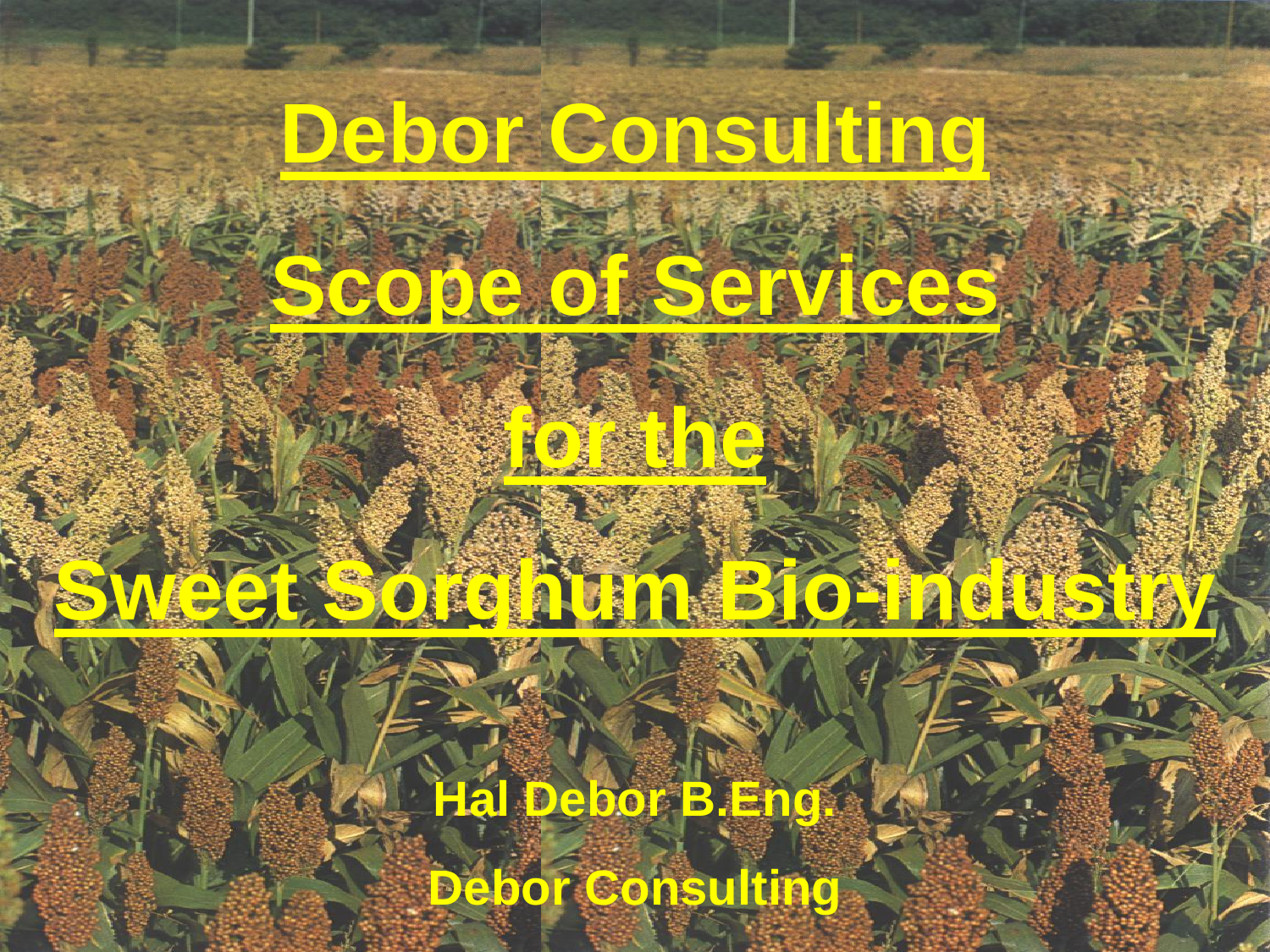- Conceptual Design
- Feasibility Studies
- Business Plans
- Capital cost estimates (CAPEX)
- Operating Cost estimates (OPEX)
- Investment Cash Flow
	- Manpower requirements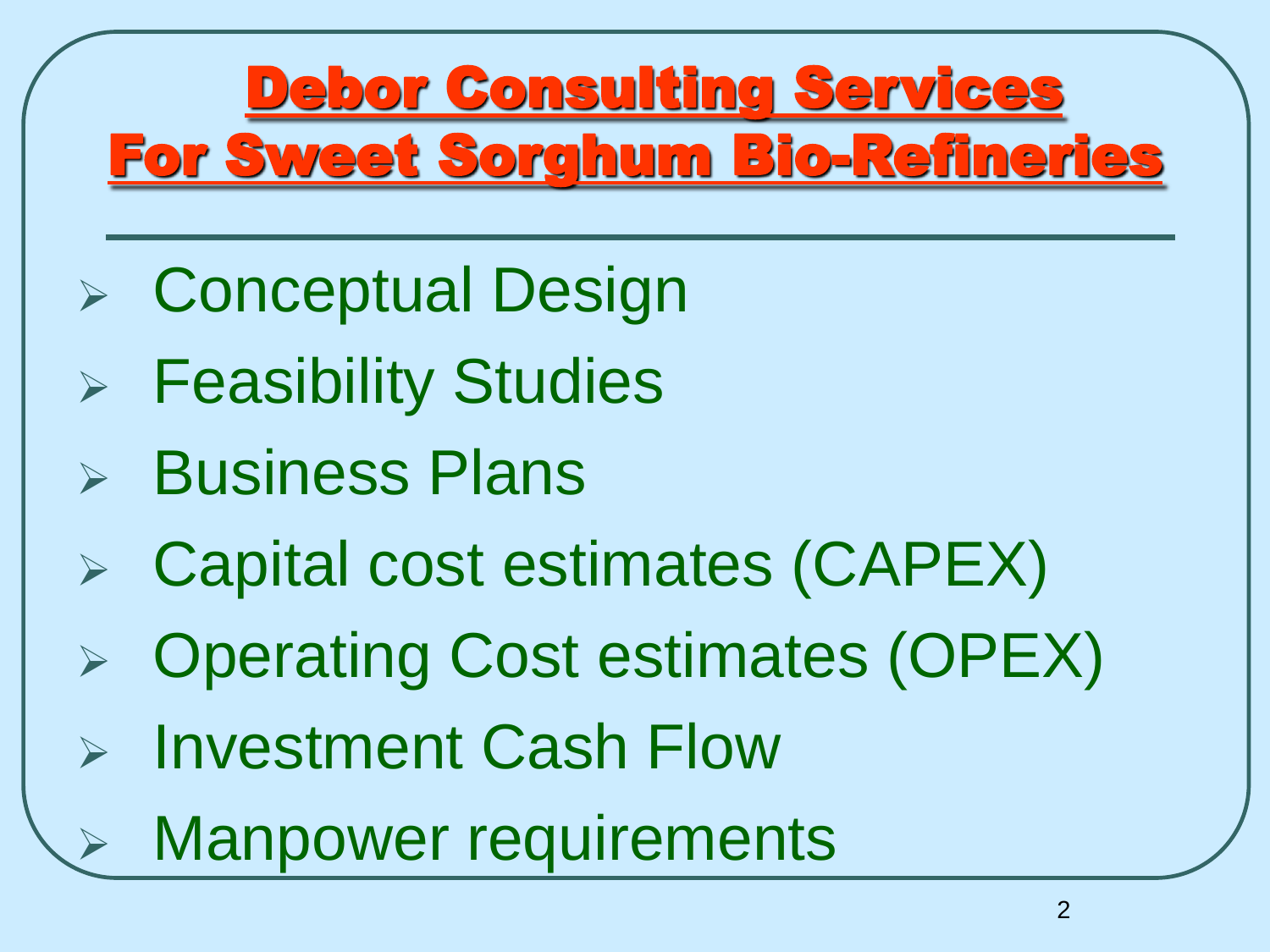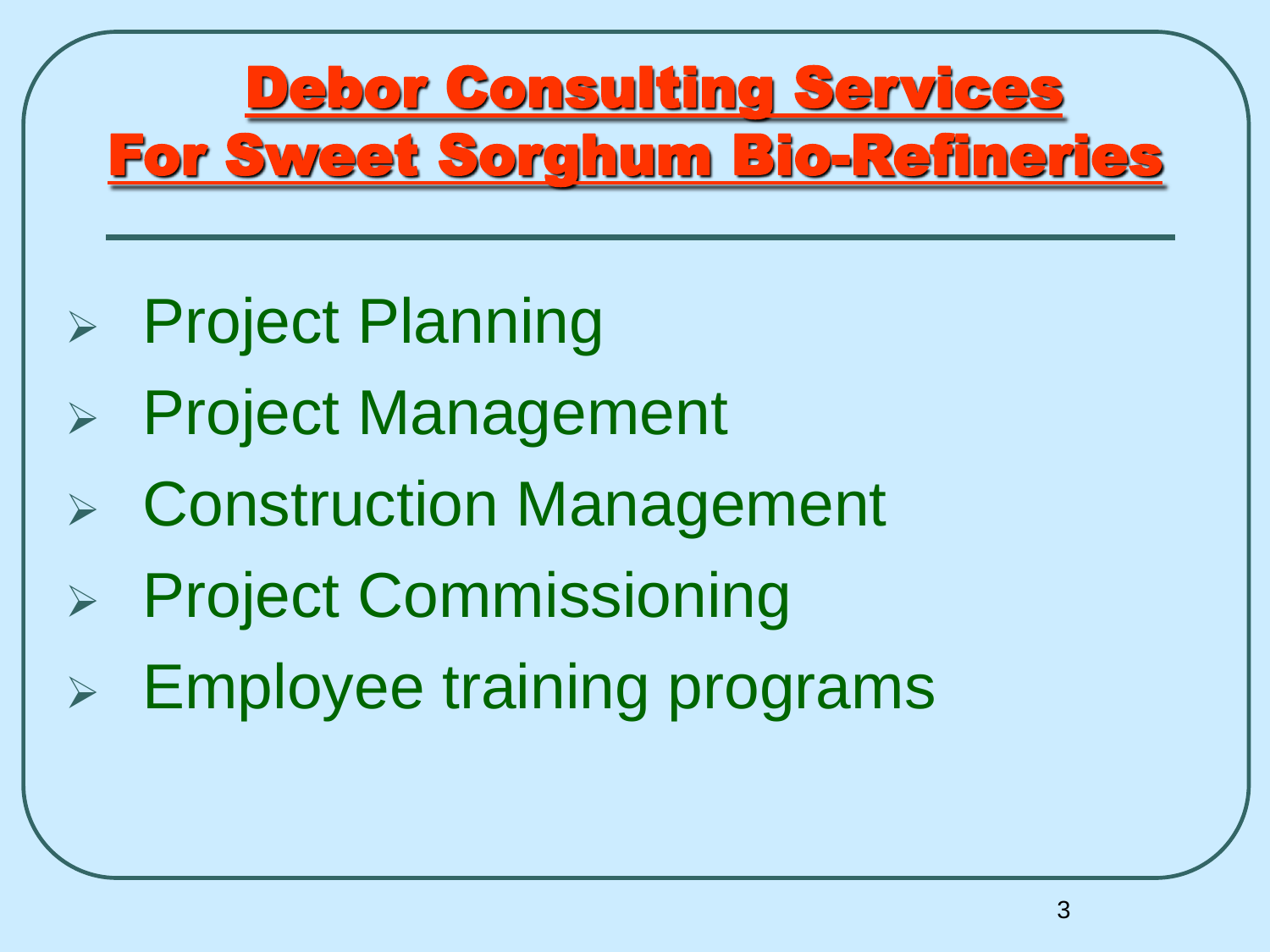- $\triangleright$  Site Studies
	- $\triangleright$  Climate data
		- Annual temperature profile
		- $\triangleright$  Annual precipitation
		- Wind velocities during growing season
	- $\triangleright$  Irrigation requirements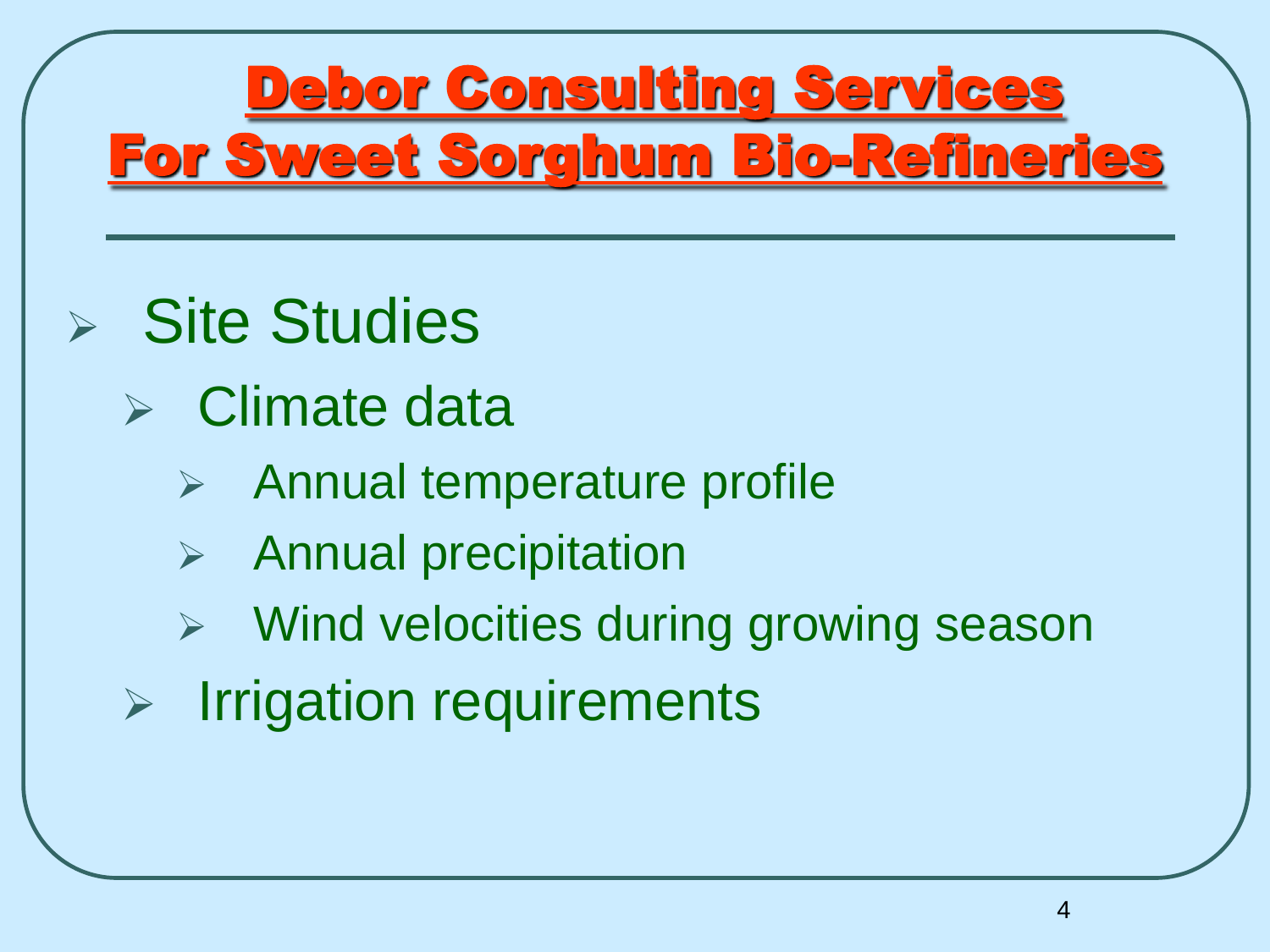# **▶ Farming Operation**

- Selection of planting equipment
	- Soil preparation strip tilling & fertilizing
	- $\triangleright$  Seeding air drills or no-till
	- Weed and pest control
- $\triangleright$  Selection of harvesting equipment
	- Sweet sorghum billet harvesting system
	- > Hay making equipment, square & round bales
	- Silage making equipment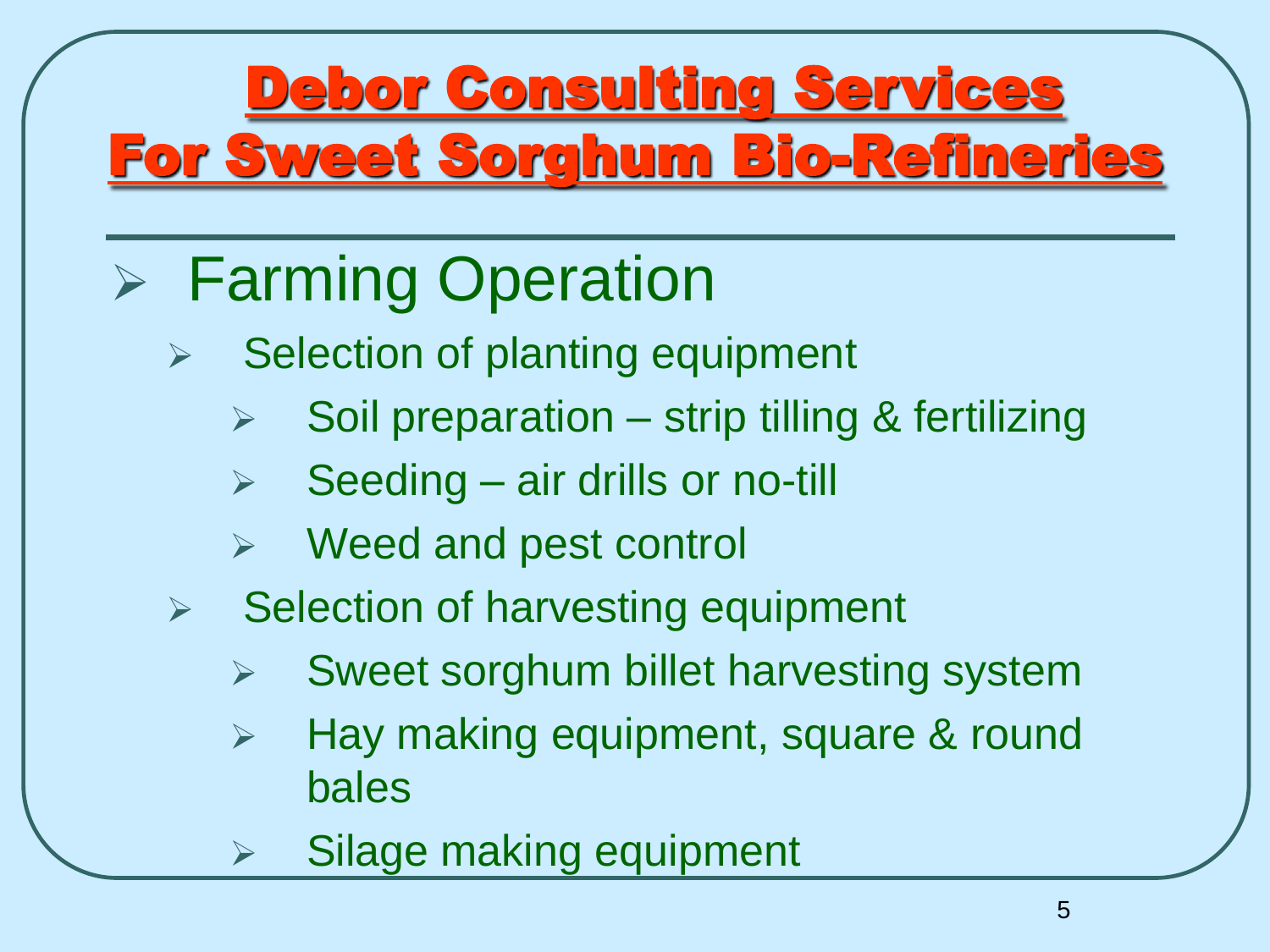- $\triangleright$  Irrigation Technology to apply
	- $\triangleright$  Flooding type
	- Overhead circular or linear
	- $\triangleright$  Travelling Gun
	- Sub-surface drip (SDI)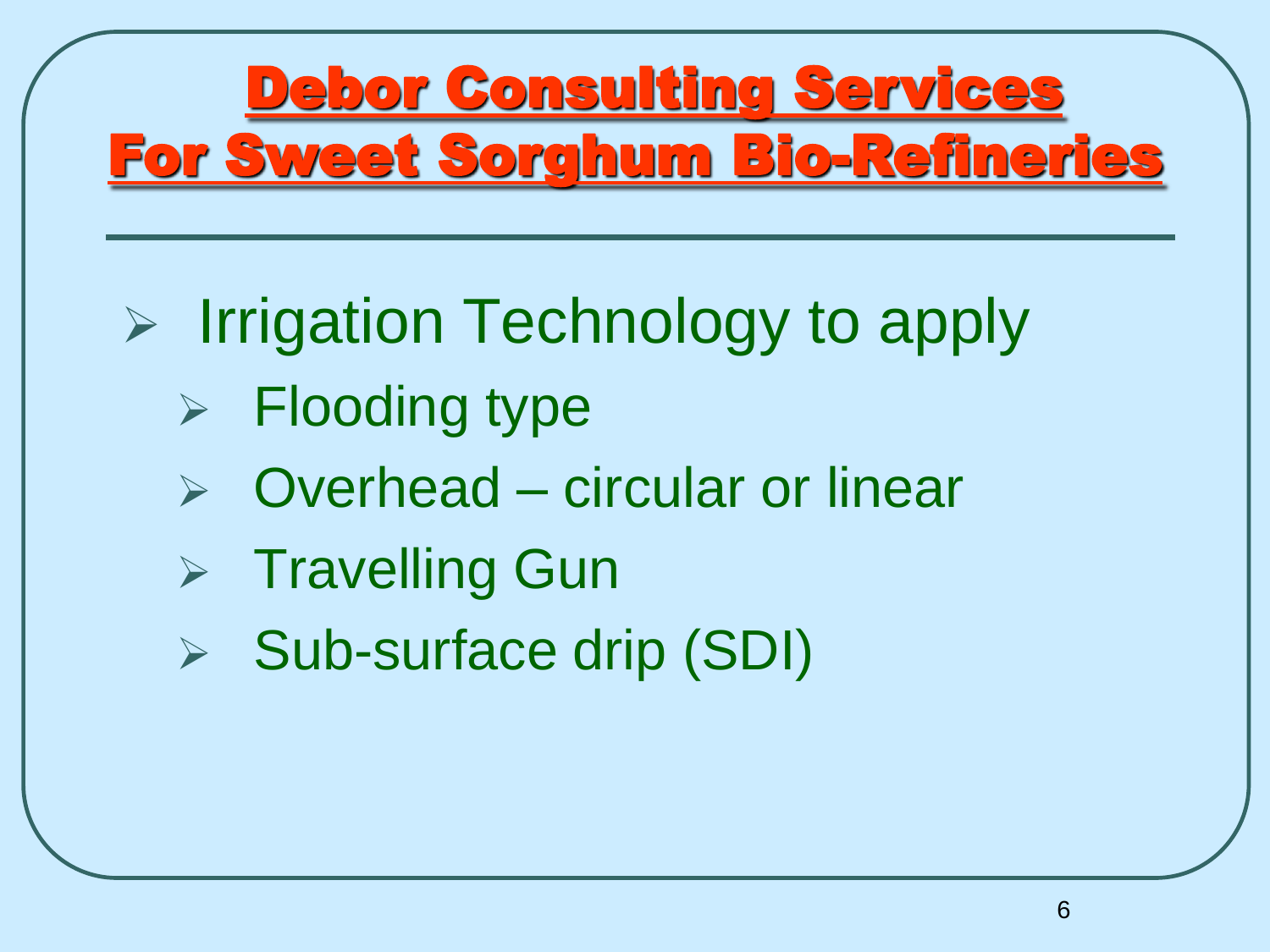We have project experience in these countries:

Canada, USA, Dominican Republic, Haiti, Panama, Ecuador, Brazil, Ghana, Russia, Kazakhstan, Egypt Tajikistan, Azerbaijan, China & Outer Mongolia, Greece, Chile and Peru.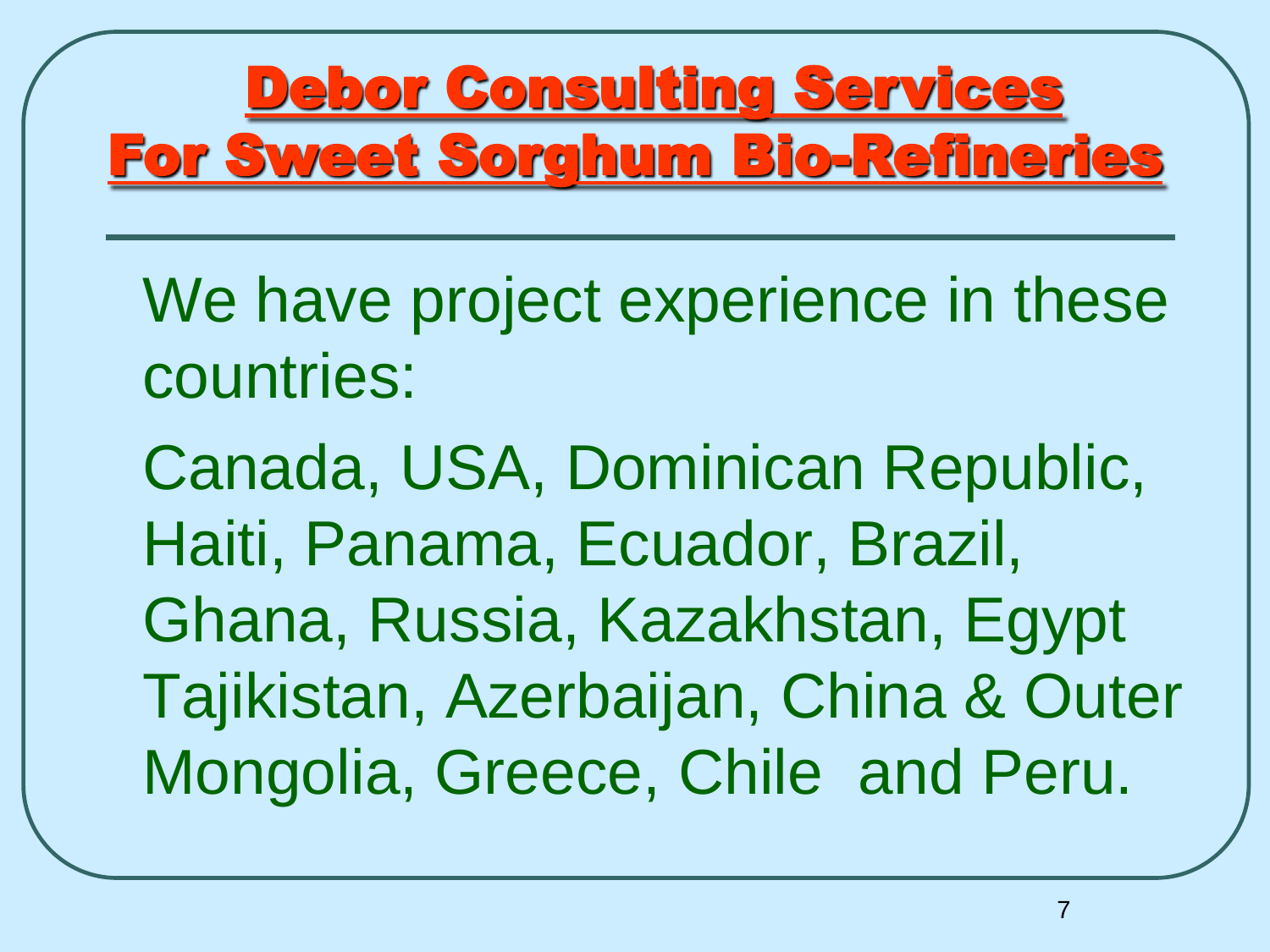#### Ghana – Caltech Venture

- 40 klpd potable alcohol project with 4MW biomass-cogeneration plant
- Haiti Give EcoEnergy

 Micro-bio-refinery producing 2MGPY of ethanol, 2.5MW electric power and producing 25,000mt of cooking briquettes.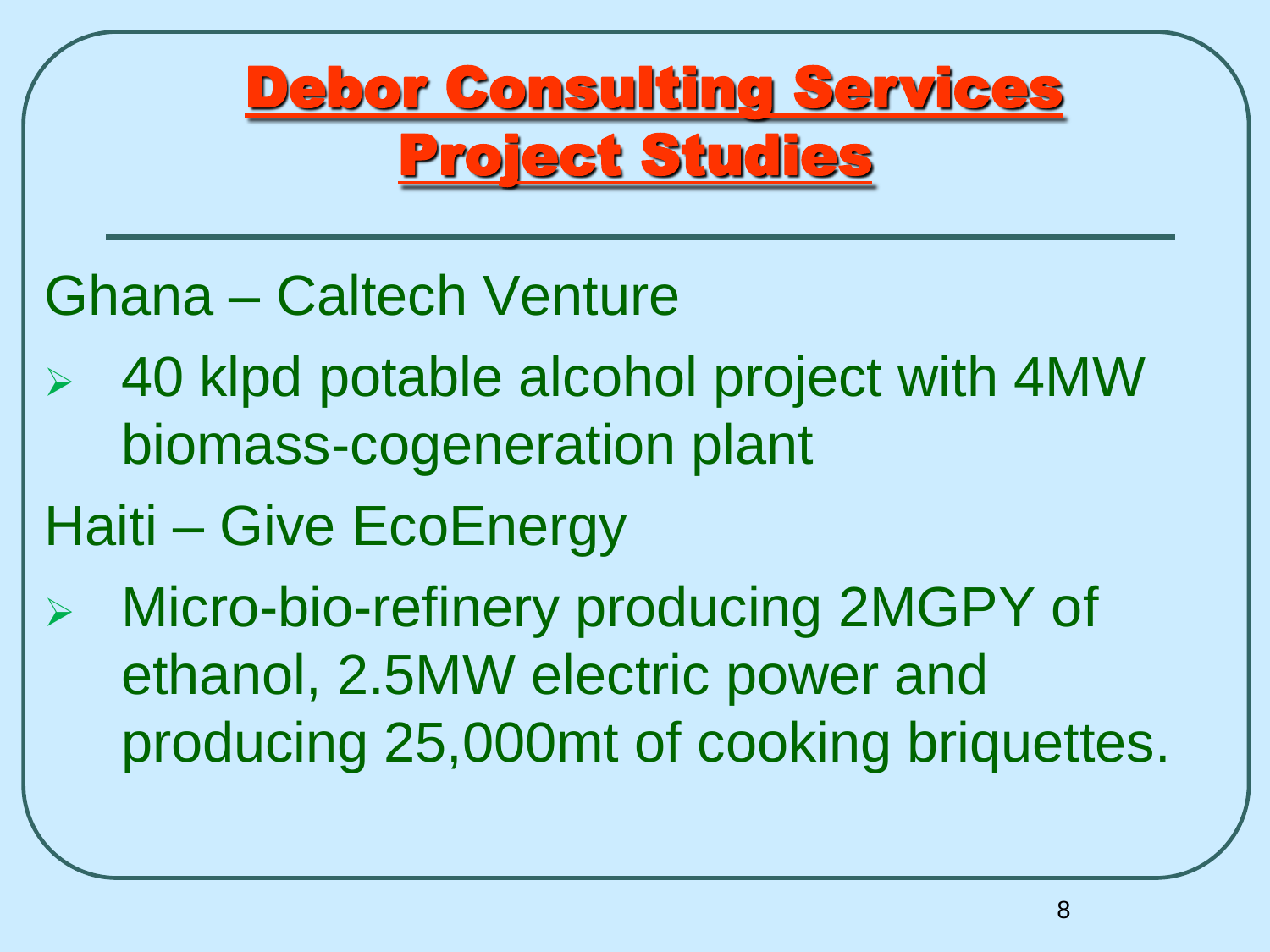#### Ecology Mir Group – Kazakhstan

- Agro Industrial Complex producing
	- $\geq$  50,000 mt/y of Ethanol
	- **▶ 15 MW biomass cogeneration plant**
	- $\triangleright$  1 MLPY bio-diesel plant using biomass
	- $\geq$  8,800 mt/y of dry-ice
	- $\geq$  1,400 mt/y of greenhouse vegetables
	- 47,000 mt/y of organic fertilizer
	- 6,300 mt/y of yeast
	- 430,000 mt/y of animal food green silage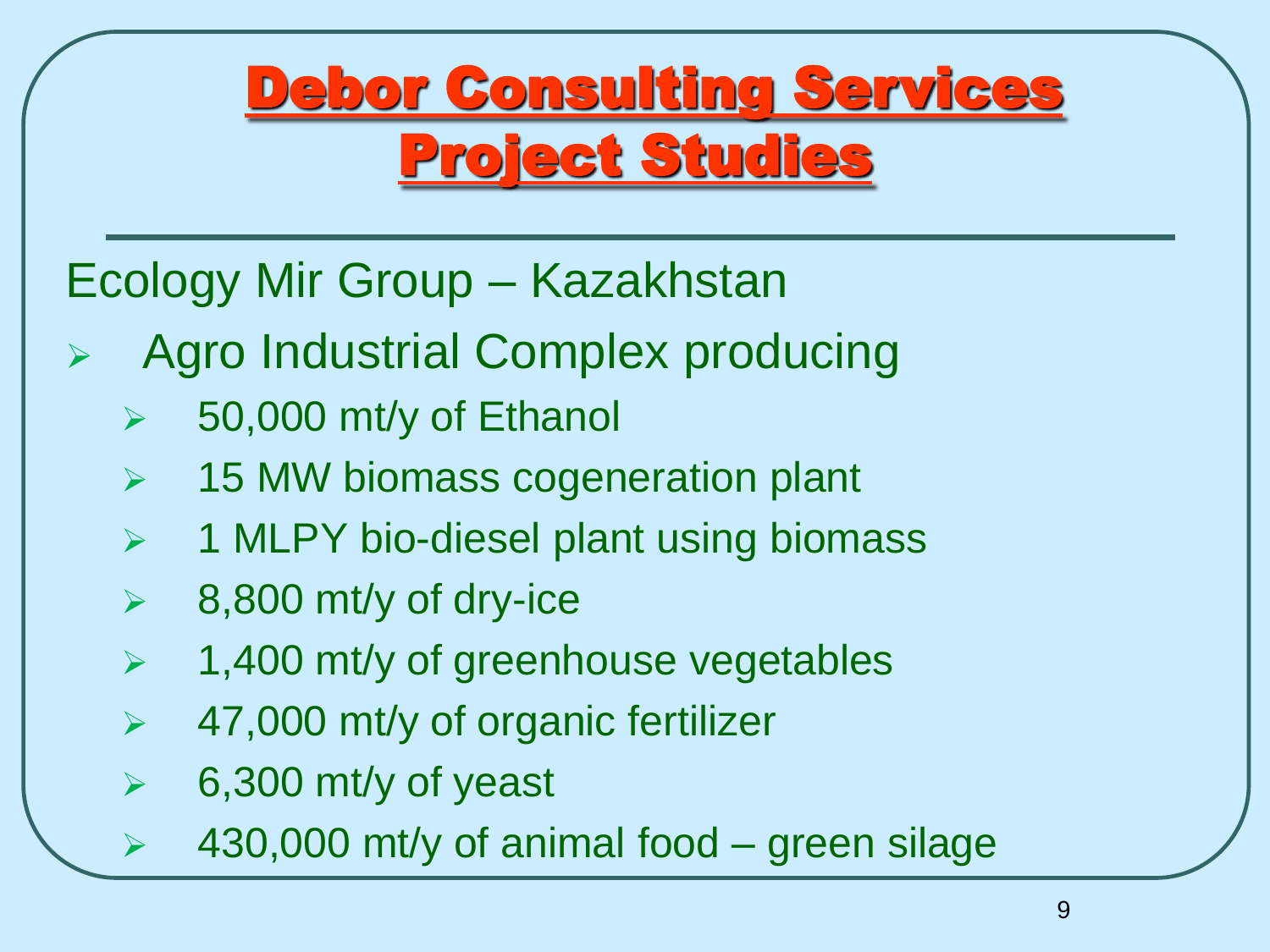EnerKlean Dominicana – Dominican Republic

- Converting an operating sugar mill to grow sweet sorghum and produce ethanol.
- $\triangleright$  Increasing the capacity of the biomass cogeneration plant from 2.8MW to 7.8MW.
- $\triangleright$  Produce organic fertilizer from the vinasse by composting the solids.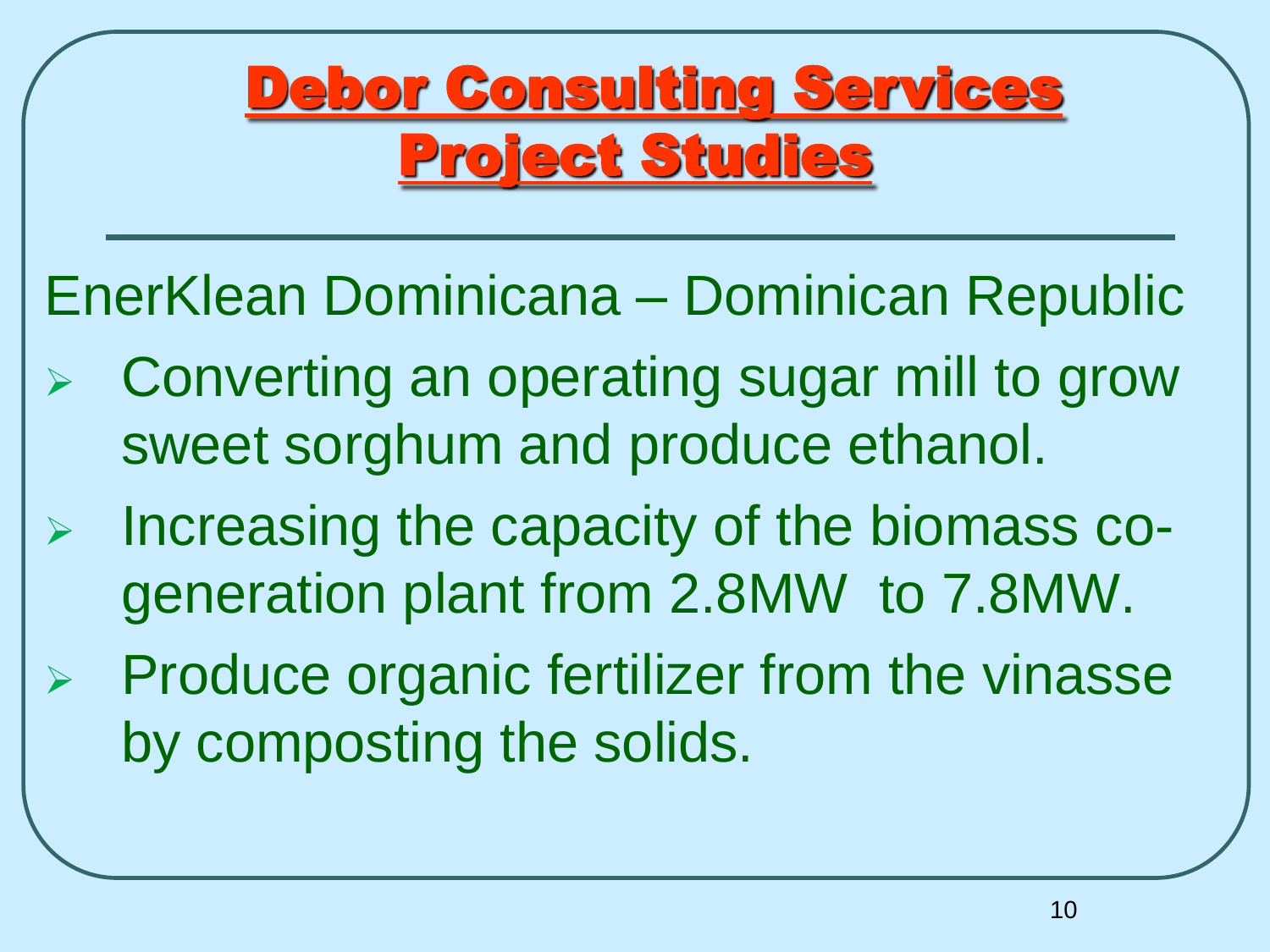#### Haiti – Give EcoEnergy

 Building a 30MW bio-energy plant using sweet sorghum as feedstock.

#### Panama – Give EcoEnergy

 Using 3,000ha to build a bio-refinery project producing potable alcohol and electric power for the national grid. The vinasse to produce an organic fertilizer.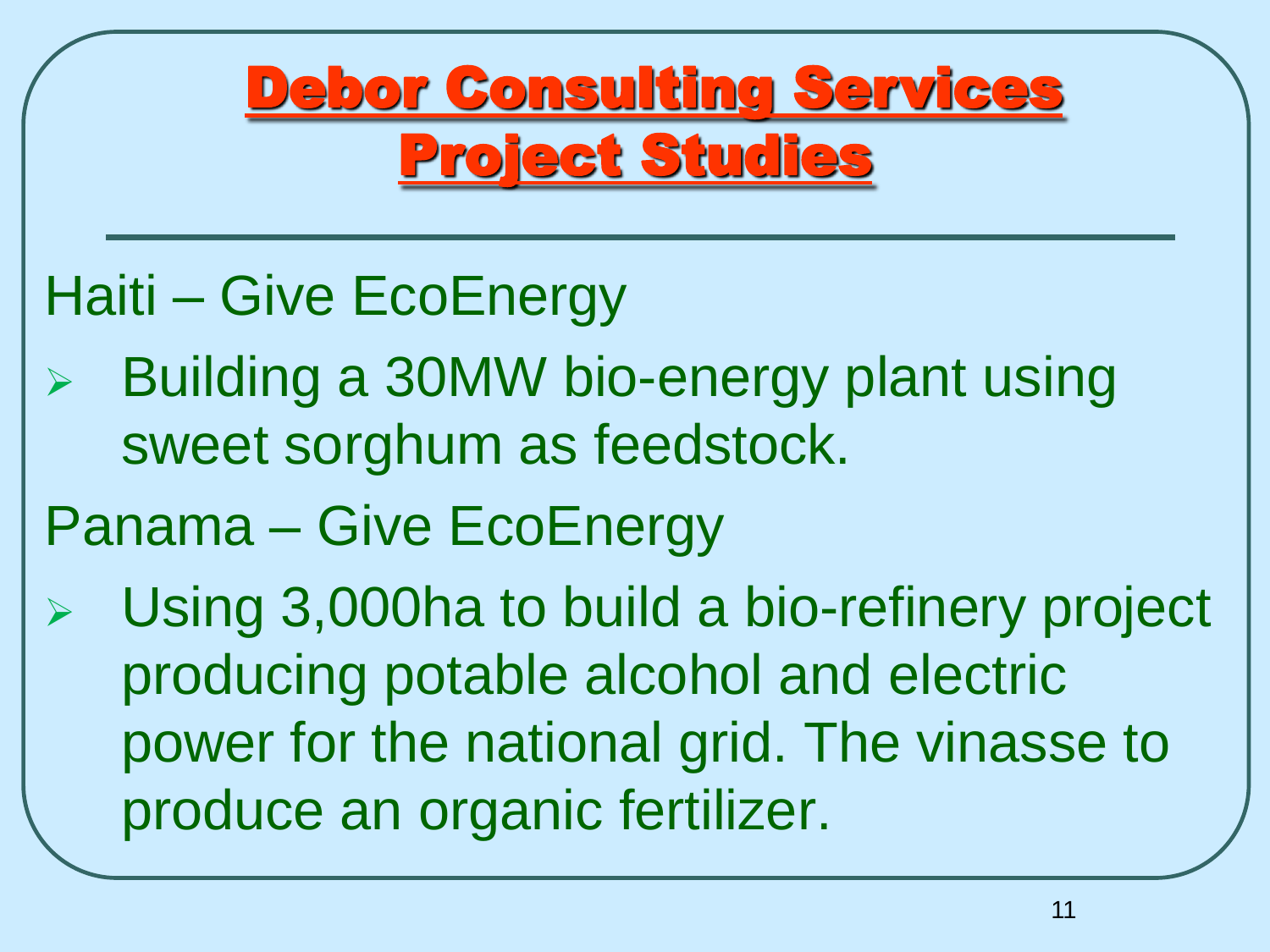#### Russia – Ecology Mir Group

 Using 2,000ha to grow sweet sorghum and produce syrup for the food industry and animal food in the form of baled hay and green silage.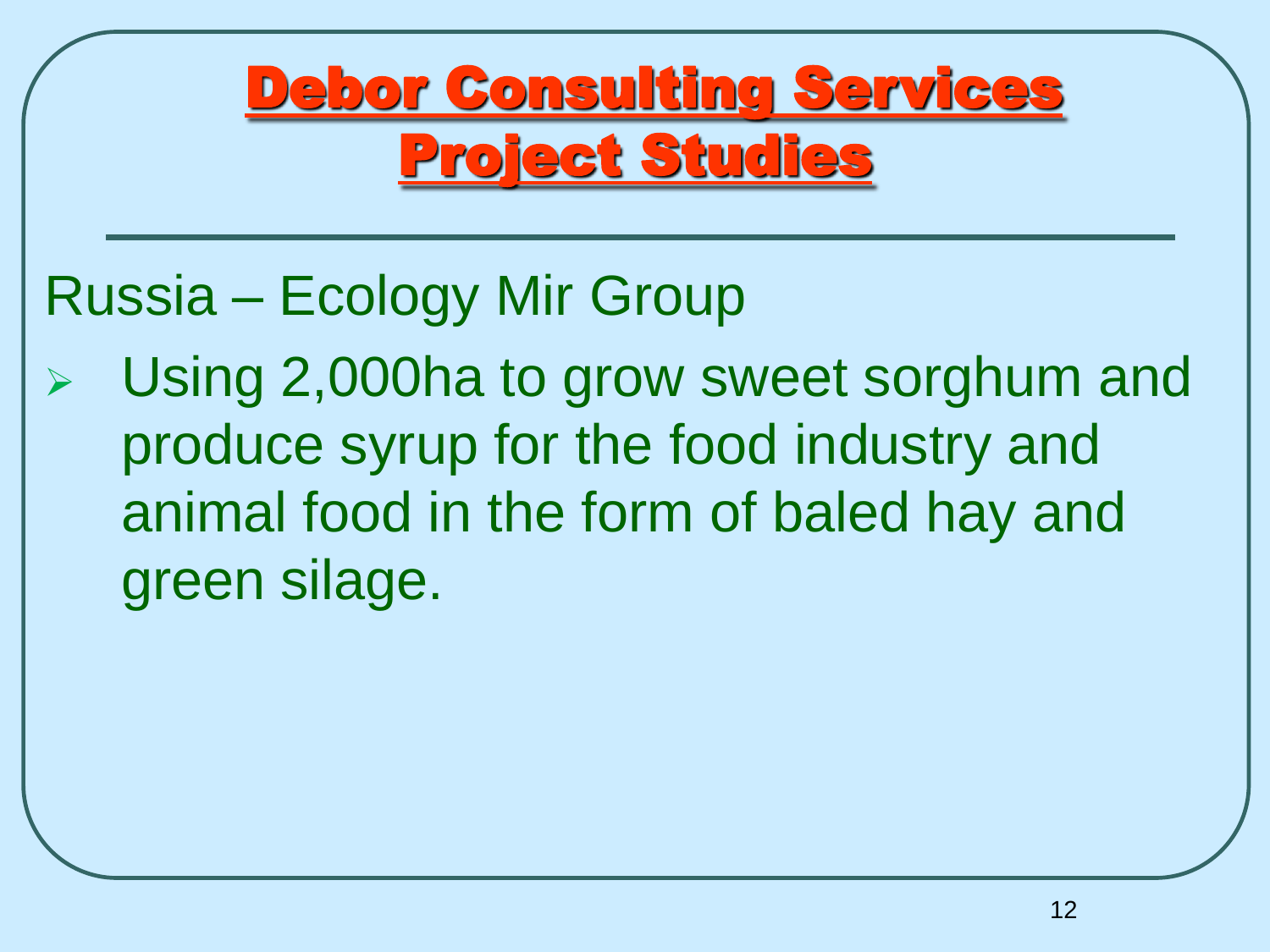Ghana – EnerKlean Canada

- Develop a 36,000 acre project to produce
	- Ethanol
	- Electric power for the grid
	- Organic fertilizer from the vinasse
	- Grow soybeans in rotation with sweet sorghum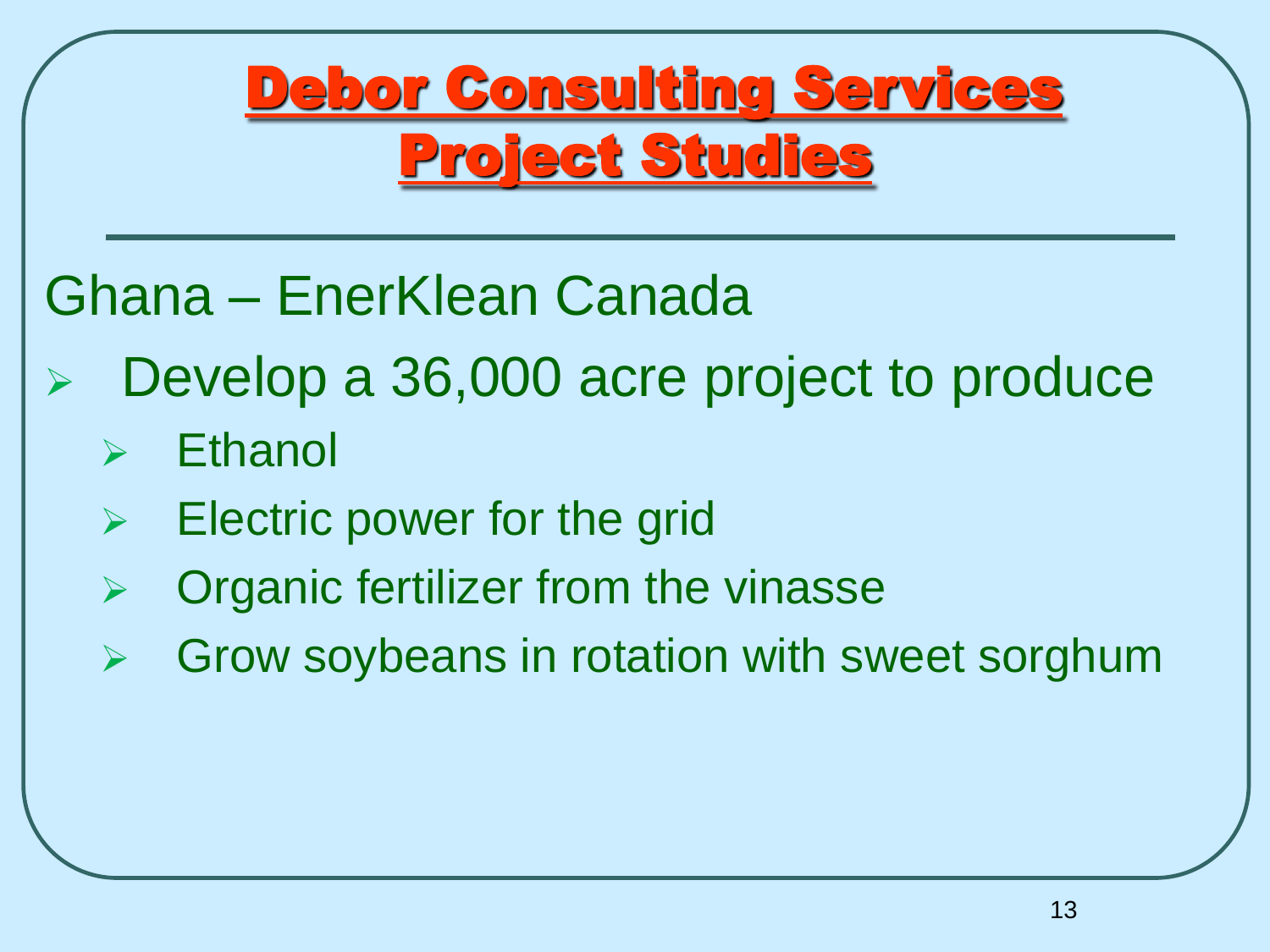# Ghana – Ghana Nuts

 Build a 3.6MW gasification power plant using the press cake from the Shea nut edible oil operation. The biomass power plant would guarantee a secure 1.5MW power supply for the plant and the surplus would be sold to the grid.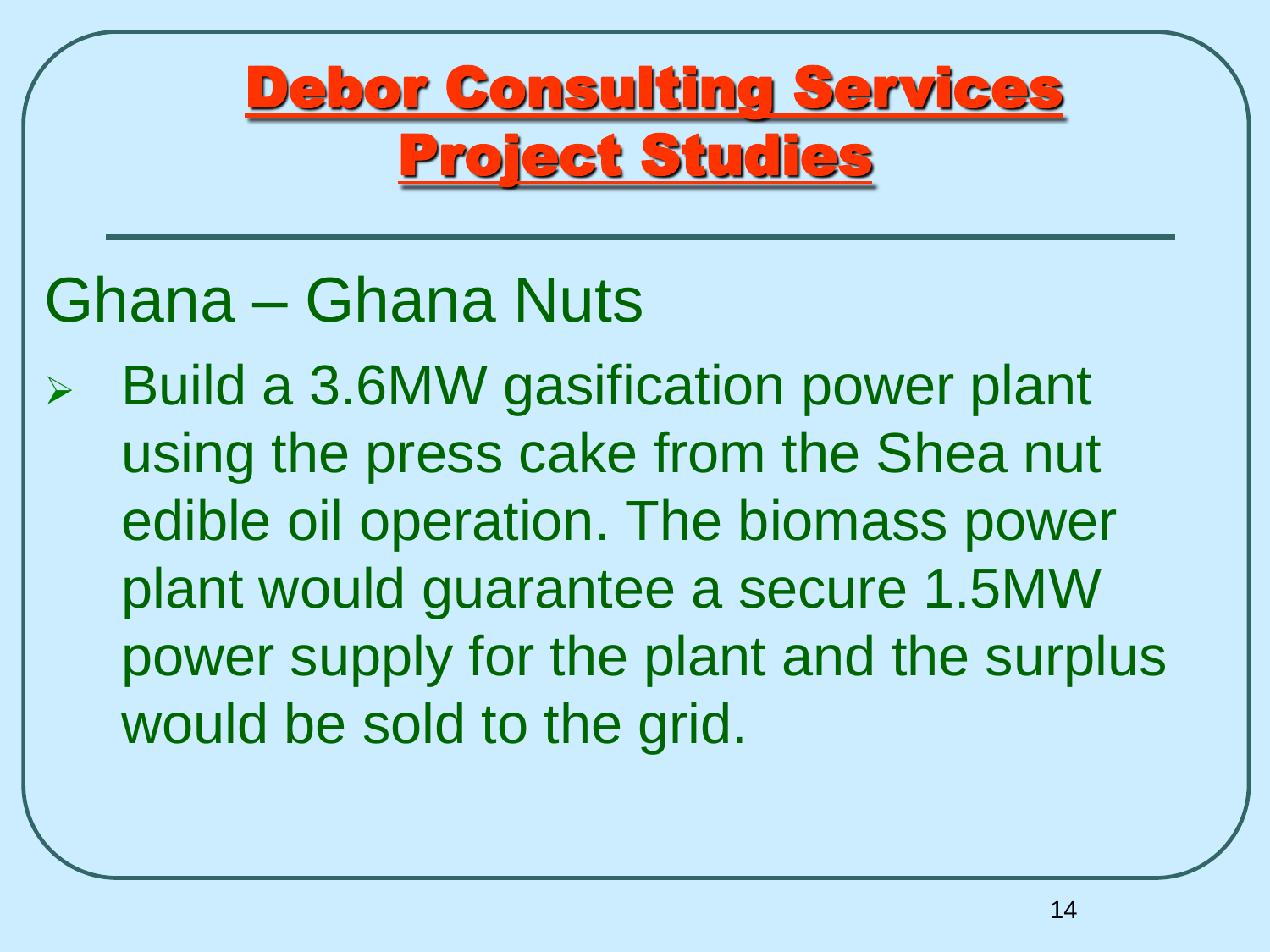# China- Inner Mongolia – Gruppo NRG

- Develop a large bio-refinery project in Inner-Mongolia to produce:
	- Potable alcohol
	- Electric power
	- $\triangleright$  Animal food
	- $\triangleright$  Yeast from vinasse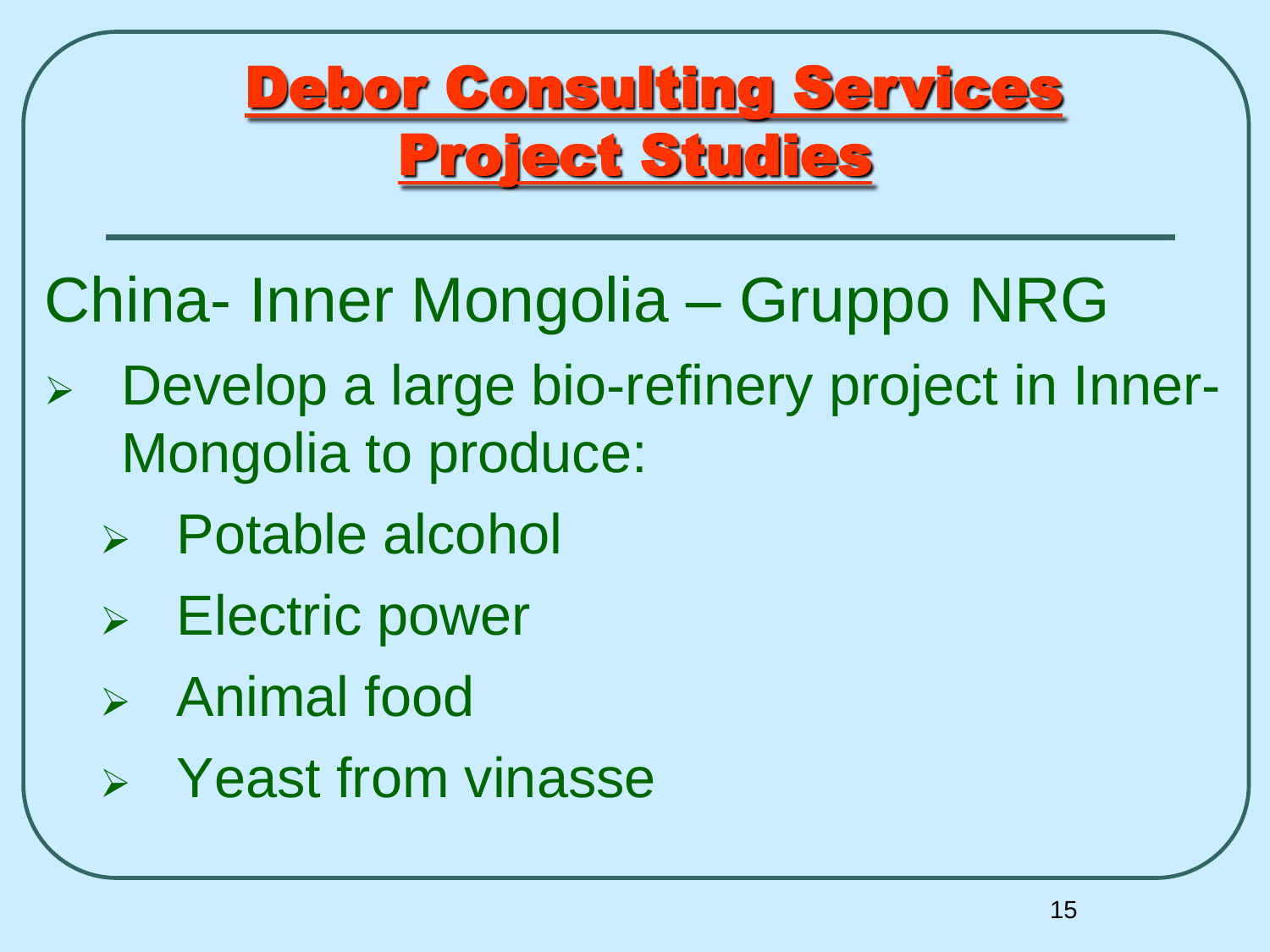# Tajikistan – Ecology Mir Group

- Develop 2,000ha with sweet sorghum and produce
	- 44,000 mt/y of Syrup for the food industry
	- 2MW co-generation plant
	- $\geq$  20,000 mt/y of wood pellets for heating stoves
	- 30,000 mt/y of bottled drinking water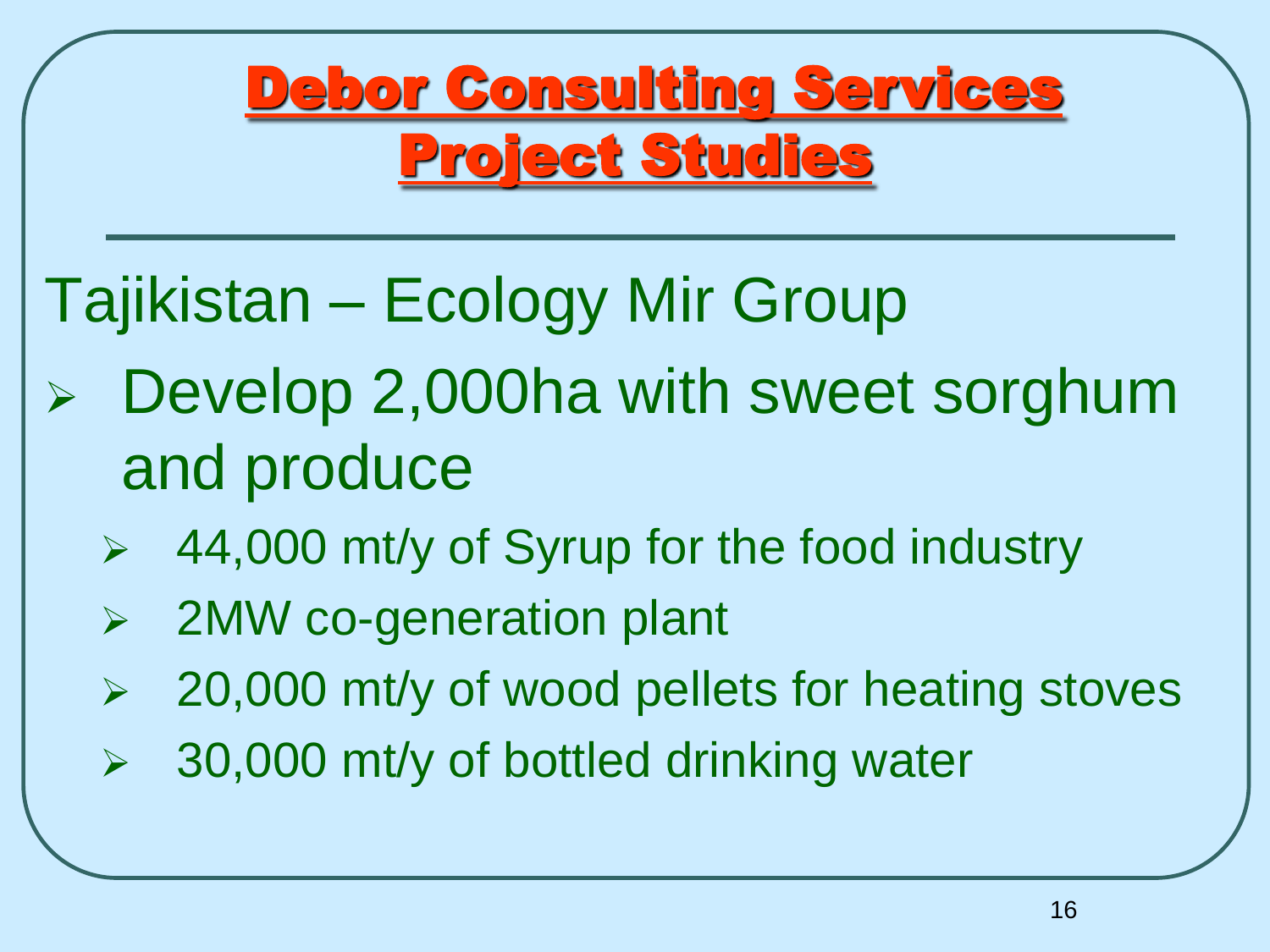USA, Texas – Reshoot Production Co.

 $\triangleright$  Produce 5,000 lit/hour of bio-diesel from the sweet sorghum biomass. 6,000 acres of leased land would be required for the project.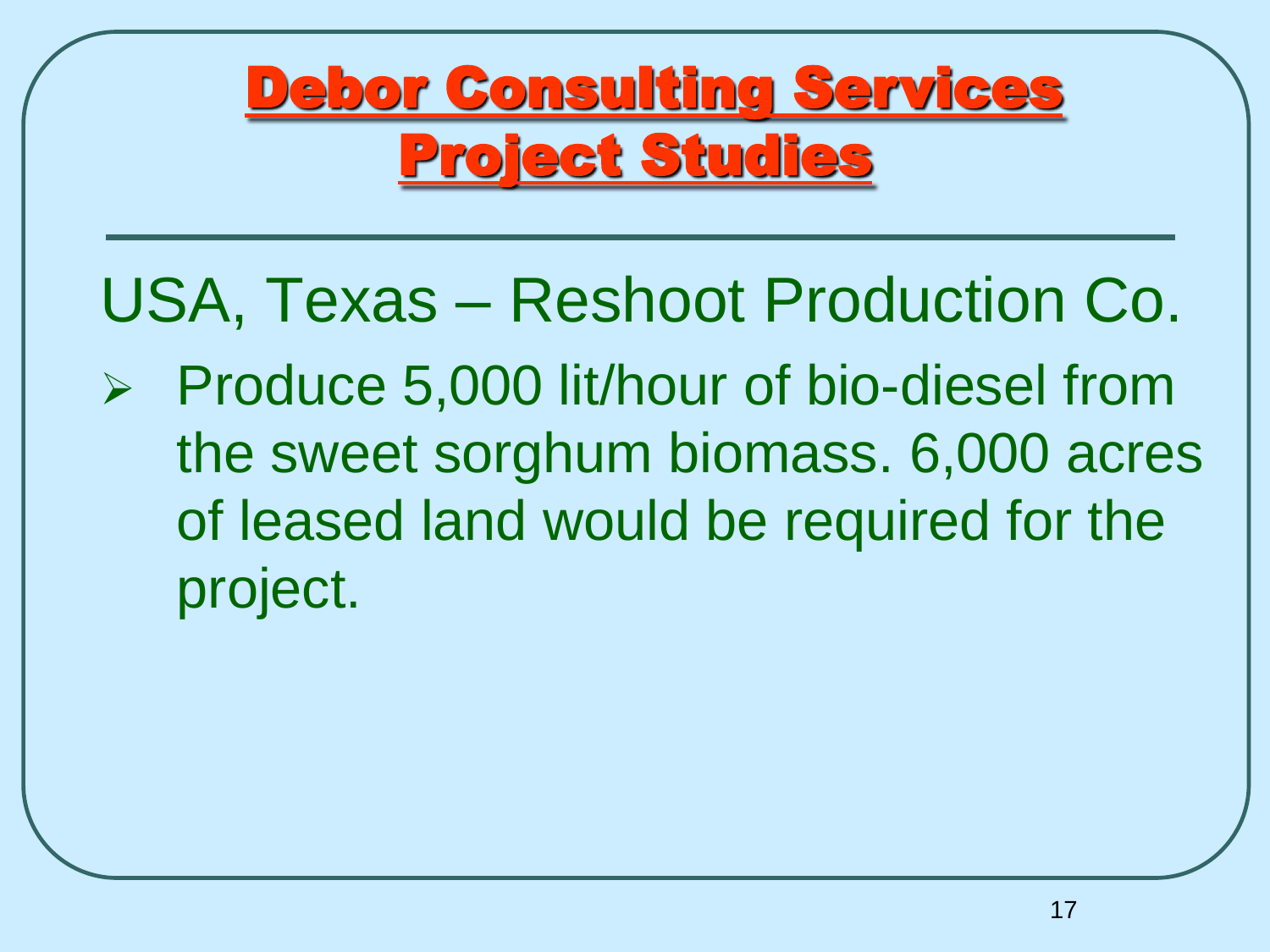Give us a call to see how we can help you with our unique commercially proven bio-technology concepts to convert sweet sorghum into profitable bio-products resulting in greater financial returns for your investment.